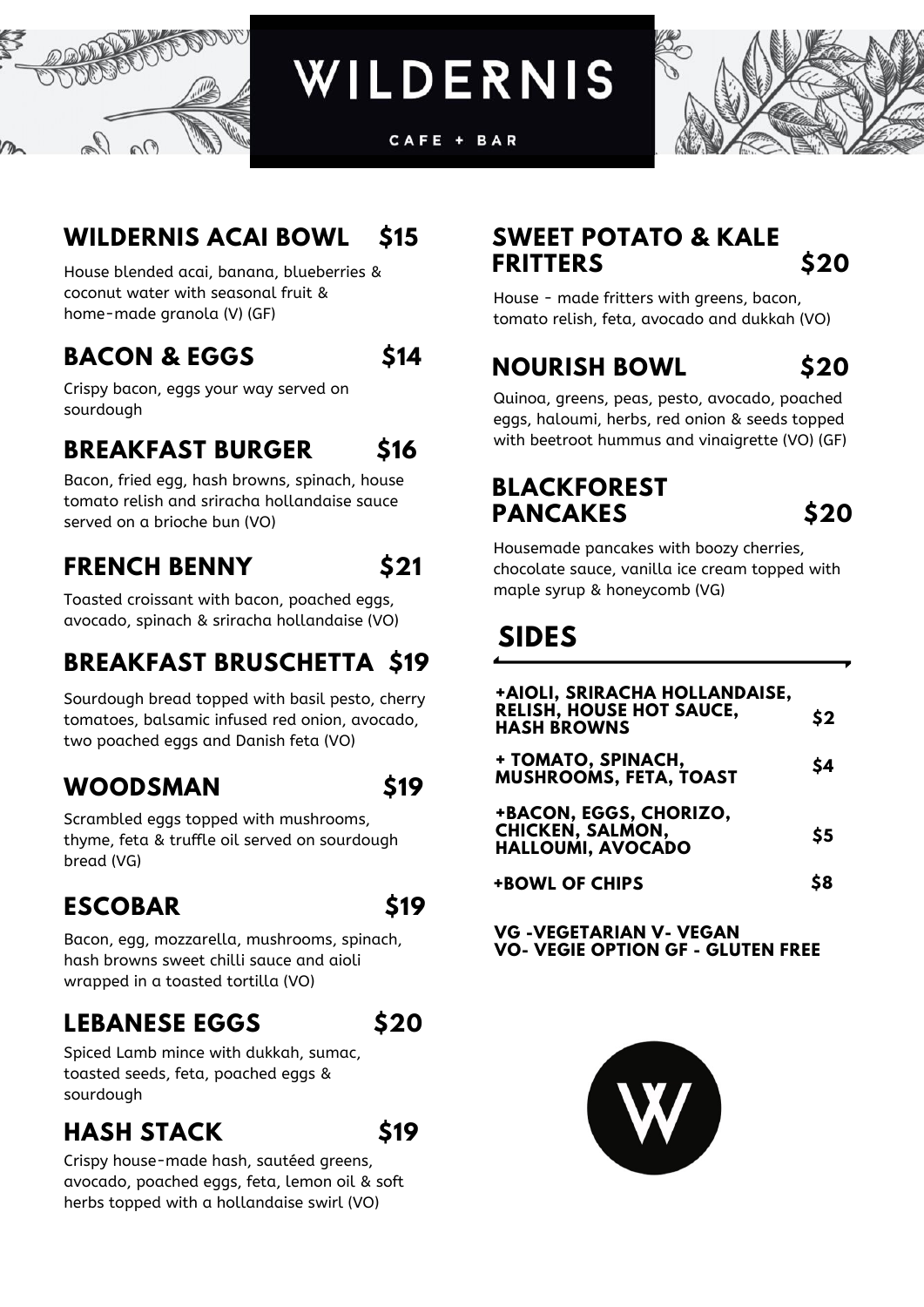

WILDERNIS

CAFE + BAR



# **LUNCH FROM 10AM**

#### **BEEF BURGER \$19**

Angus beef patty served on a brioche bun with tomato, beetroot, lettuce, onion rings, aioli, pickle & cheese served with chips

#### **CHICKEN BURGER \$19**

Karaage chicken served on a brioche bun with slaw, chilli aioli served with chips

#### **FISH BURGER \$20**

Crispy Flathead, lettuce, kimchi & sweet chilli aioli served on a brioche bun with chips

# **KOREAN CHICKEN BAO \$19**

Fried Chicken with coriander, slaw, peanuts, chilli topped with gochujang sauce (2)

# **BRISKET BURRITO \$22**

Beef Brisket, slaw, cheese, spinach, sriracha aioli wrapped up and served with chips

### **BUDDAH BOWL \$20**

|  | w<br>۰. |
|--|---------|
|--|---------|

Sweet potato & chickpea falafels, greens, avocado, sauerkraut, green tea noodles & crispy tofu topped with tomato relish (VG)

# **SALMON BOWL \$22**

Atlantic Salmon, quinoa, greens, avocado, mixed seeds & feta topped with lemon oil & vinaigrette

#### **SIDES**

| +AIOLI, SRIRACHA HOLLANDAISE,                                                 |     |
|-------------------------------------------------------------------------------|-----|
| <b>RELISH, HOUSE HOT SAUCE,</b><br><b>HASH BROWNS</b>                         | \$2 |
| + TOMATO, SPINACH,<br><b>MUSHROOMS, FETA, TOAST</b>                           | \$4 |
| +BACON, EGGS, CHORIZO,<br><b>CHICKEN, SALMON,</b><br><b>HALLOUMI, AVOCADO</b> | \$5 |
| <b>+BOWL OF CHIPS</b>                                                         | \$8 |
|                                                                               |     |

**VG -VEGETARIAN V- VEGAN VO- VEGIE OPTION GF - GLUTEN FREE**

# **KIDS \$10 EACH**

#### **BACON & EGGS**

Crispy bacon, eggs your way & toast

#### **PANCAKES & ICE CREAM**

2 Blackforest pancakes served with ice-cream, maple syrup

### **HAM & CHEESE CROISSANT**

**AVOCADO ON SOURDOUGH**

**BEEF CHEESEBURGER & CHIPS**